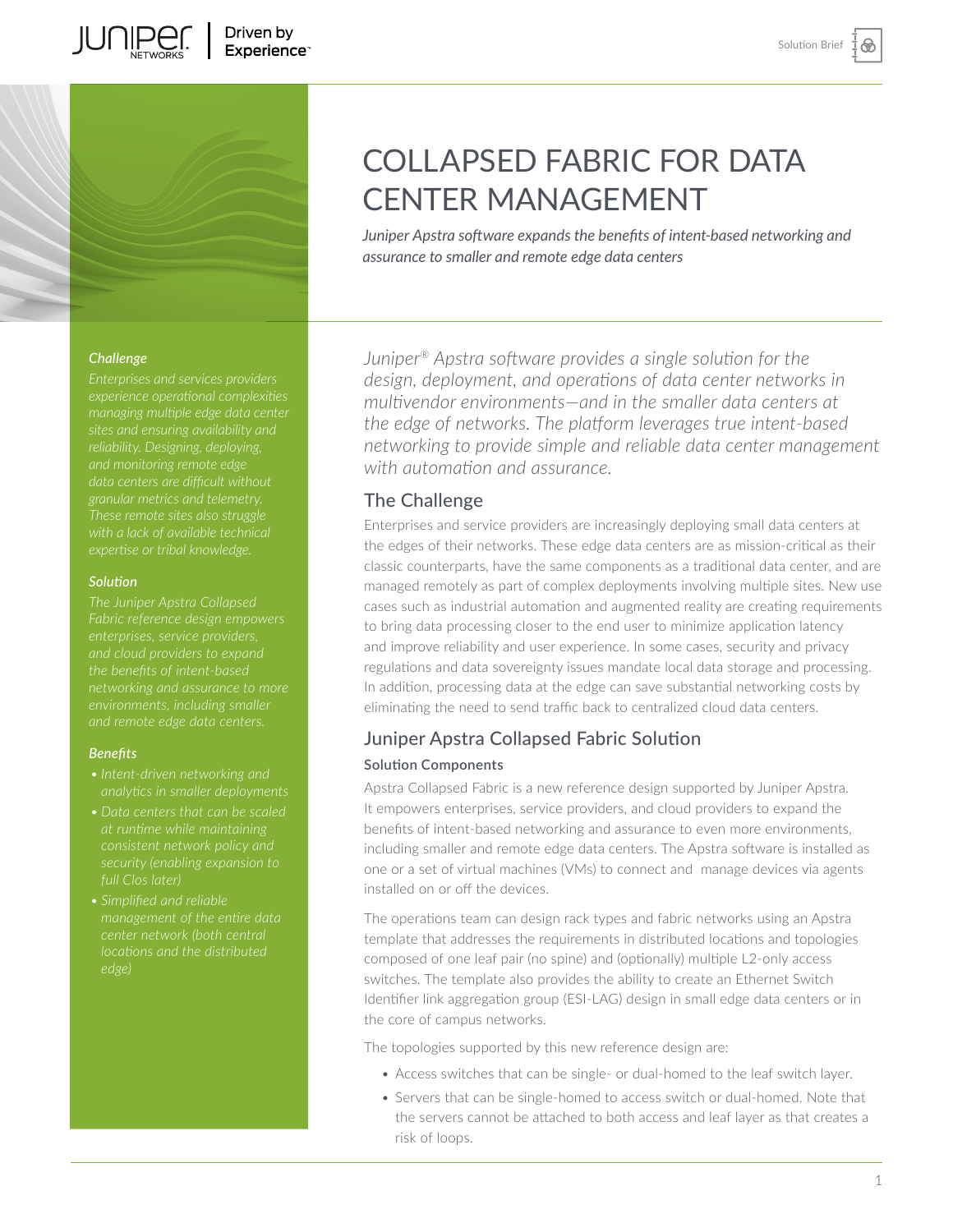

*Figure 1: Nomenclature for Apstra Collapsed Fabric*

Additionally, the leaf pair supports the full leaf feature set as the regular full leaf-and-spine (L3 Clos) reference designs:

- Layer 2
- L3 Virtual Extensible LAN (VXLAN) routing
- ESI-LAG
- External connectivity
- Data Center Interconnect (DCI) gateway

In Figure 2, the two-leaf devices are running services established at the leaf layer, and the L2-only access layer is single and dual-homed to the leaf layer. This capability satisfies situations where operators and enterprises desire the full suite of features for intent-based networking and closed-loop telemetry, but the design requirements do not compel an entire Clos, leaf-and-spine data center architecture.